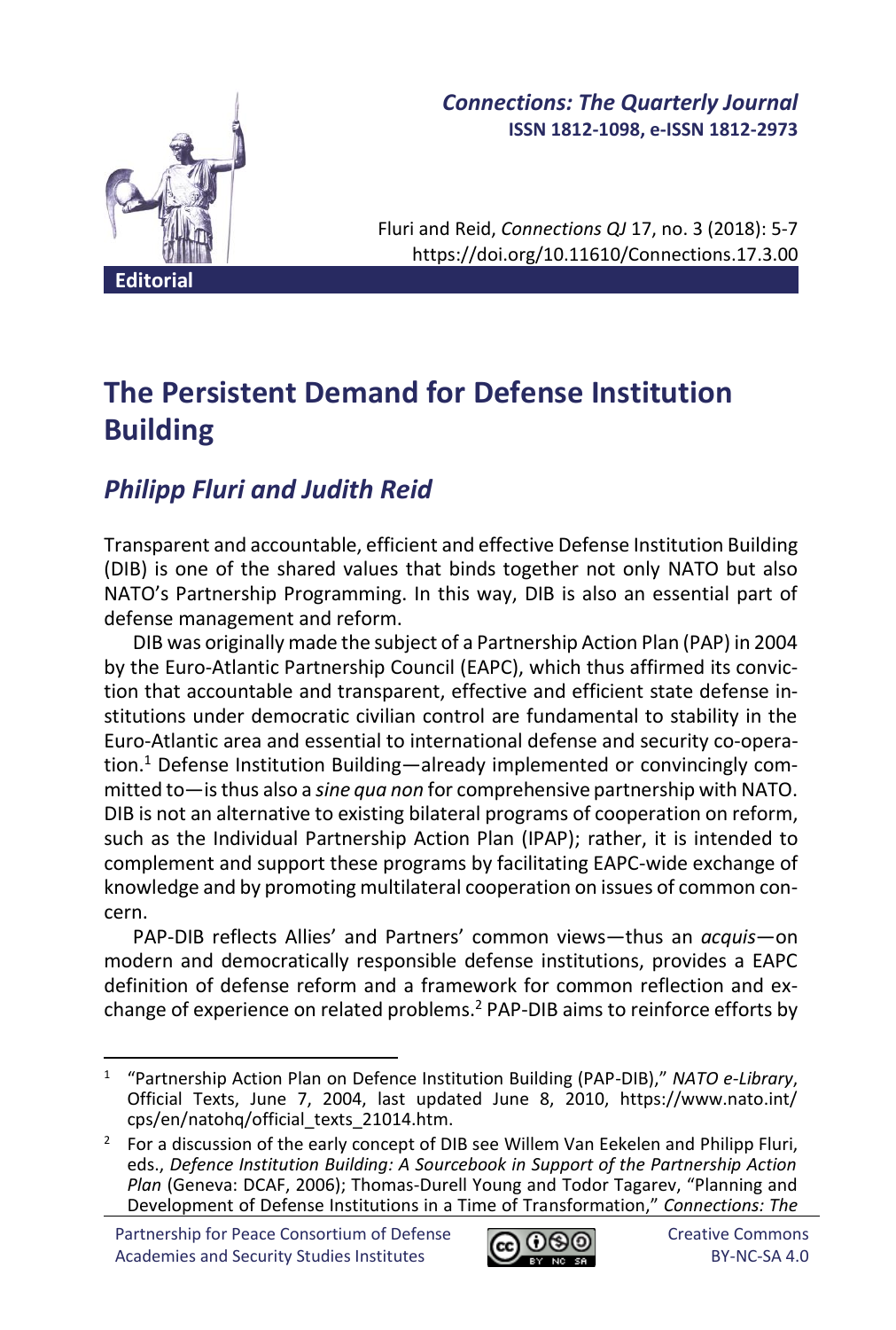#### Fluri and Reid, *Connections QJ* 17, no. 3 (2018): 5-7

EAPC Partners to initiate and carry forward reform and restructuring of defense institutions to meet their needs and the commitments undertaken in the context of the Partnership for Peace Framework Document and EAPC Basic Document, as well as the relevant Organization for Security and Co-operation in Europe (OSCE) documents including the OSCE Code of Conduct on Politico-Military Aspects of Security.

The contribution to this special issue by Dr. Alberto Bin begins the discussion with an overarching look at NATO's commitment to increasing its own security by way of helping neighbors improve their defense institutions. Important lessons have been learned in the process: a broader definition of security must include a Whole-of-Government approach; institutional resiliency is the ultimate goal; individualized approaches should be designed for each partner nation involved; institutional change requires long term commitments of leadership and staff, along with multi-year action plans and funding streams – all that with the aim to promote good governance through democratically managed security sectors that are respected and trusted by their societies.

Both the U.S. European Command (EUCOM) and the Defense and Security Cooperation Agency have acknowledged the importance of DIB (the latter in the context of Defense Capacity Building – DCB) and made it a cooperation pillar. Enforced and complemented by such parallel efforts as the Building Integrity Initiative and Defense Capacity Building, and used in reconstruction contexts in Iraq and Afghanistan, the ten "PAP-DIB commandments" laid down in 2004 remain relevant, but need to be re-interpreted in each new context.

In the US context, DIB was codified into law in 2016 through the National Defense Authorization Act (NDAA). As Alexandra Kerr documents in her excellent article, DIB thus rose from a relatively unknown, bottom-up effort to a premier discipline in the US DOD with importance for the whole security and defense cooperation effort whose primary objective is to enable partners to build capacities for sharing costs and responsibilities of global leadership.

In the following article, Marcin Koziel argues that hybrid activities by both state and non-state actors create ambiguity thereby paralyzing the state and leading to conditions for conflict. Defense against such a hybrid conflict requires responses by internal security forces, intelligence agencies, state-owned media, border security, non-state actors, and civil society; all of which requires DIB to have a Whole-of-Government—even a whole-of-society—strategic concept to build resilience in partners' defense systems.

According to the contribution of one of the guest editors of this special issue, Judith Reid, propaganda is used by some regimes to soften enemy terrain before full on military attack. Effective negative communications programs are targeted to a society's specific cultural paradigms so as not to be perceived by the targeted nation. These tactics can be used by outsiders (e.g. Russia on Ukraine) or

*Quarterly Journal* 5, no. 1 (2006): 1-3; Hari Bucur-Marcu, *Defence Institution Building – A Self-Assessment Kit* (Geneva: DCAF, 2010); as well as the two special DIB issues of *Connections*: Spring-Summer 2006 and Summer 2008.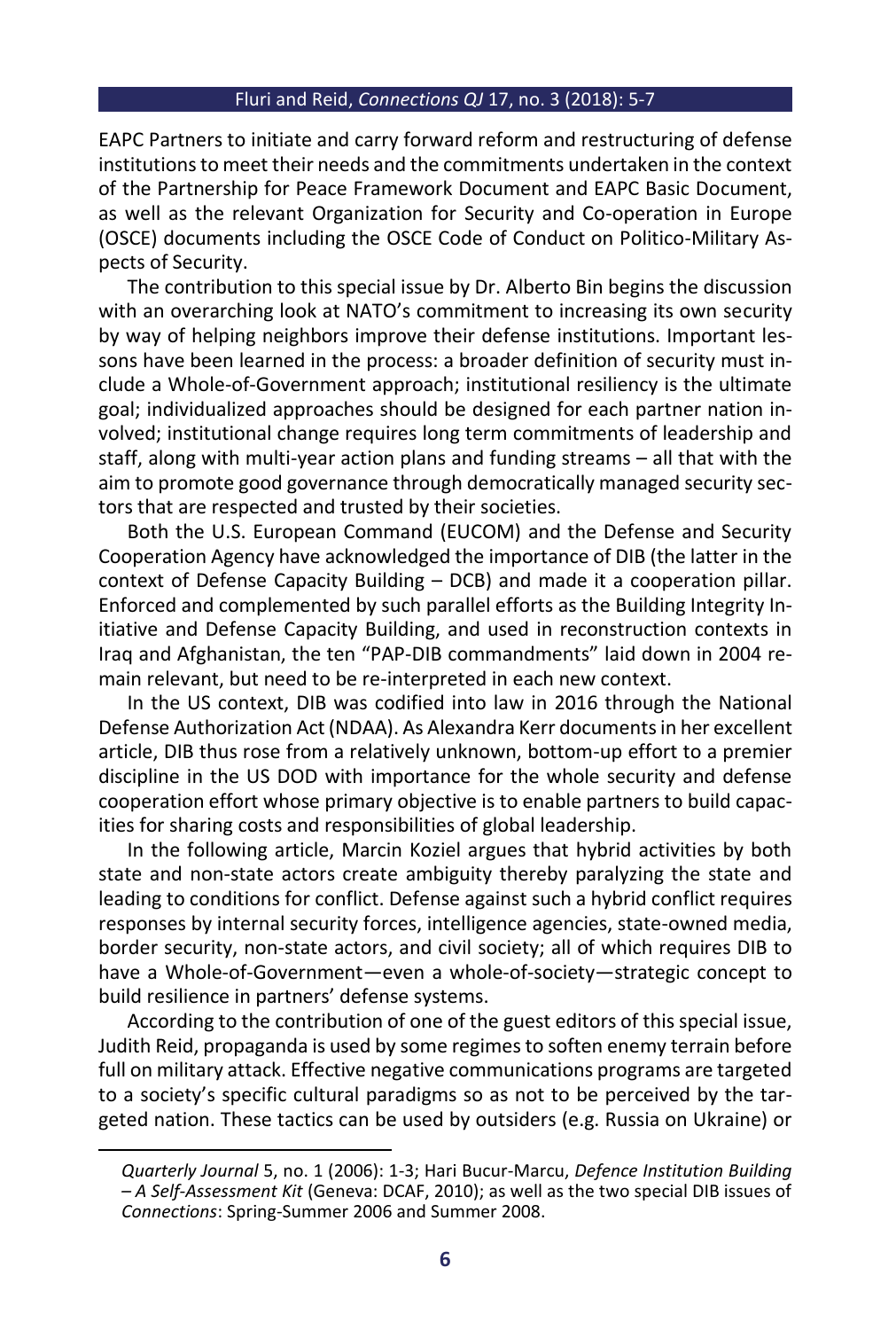by insiders (Hugo Chavez in Venezuela). By using Hofstede's model to understand the pillars of collective behavior within Central and Eastern European countries, one can uncover vulnerabilities to external persuasion, and can also discover corresponding defenses against the negative exaggeration of collective emotions.

The article by Chincilla and Poast provides a case study of the Baltic experience engaging the defense institution building process as a path to NATO membership, focusing on the role the creation of the Baltic Battalion played in sharing of technical assistance and DIB resources.

The next three articles present the experience of Ukraine. First, Maksym Bugriy analyzes attempts to reform Ukraine's Security Sector Reform in view of the legacy of centralized decision making, corruption, nepotism, low salaries, a hollow reserve force, and conscripted troops. Then Leonid Polyakov takes the reader through a historical review of Ukraine's military posture since the dissolution of the Soviet Union onto today, with the transformation to an all-volunteer professional force, improved reserve forces and mobilization processes, increased financial support of defense, and massive upgrades in armaments and materiel, all that while engaging Russia's information operations. Pierre Jolicoeur wraps up this issue with analysis of the experience in the implementation of NATO's Defense Education Enhancement Program (DEEP), seen as one of the best ways for NATO to engage Ukraine in light of Russia's negative campaign on the country.

#### **Acknowledgments**

This special issue of *Connections* seeks to establish the status of Defense Institution Building in a changed and changing world, while looking into future needs and opportunities. DIB has emerged as the strategic linchpin to collective defense for NATO and its partners. Now codified in policy and staffing, what is the next step in the march toward coalition intellectual interoperability?

The editors would like to thank the authors and their colleagues in the Connections editorial team – Jean Callaghan, Sean Costigan and Todor Tagarev for the inspiring cooperation. Thanks also go to the Consortium for this great opportunity to revisit Defense Institution Building at this crucial time.

#### **About the Authors and Guest Editors of This Special Issue**

Dr. **Philipp Fluri** is assistant director of the Geneva Center for the Democratic Control of Armed Forces with a portfolio encompassing Eastern Europe, South Caucasus and Central Asia.

Dr. **Judith Reid** – see the short CV on p. 60 of this issue.